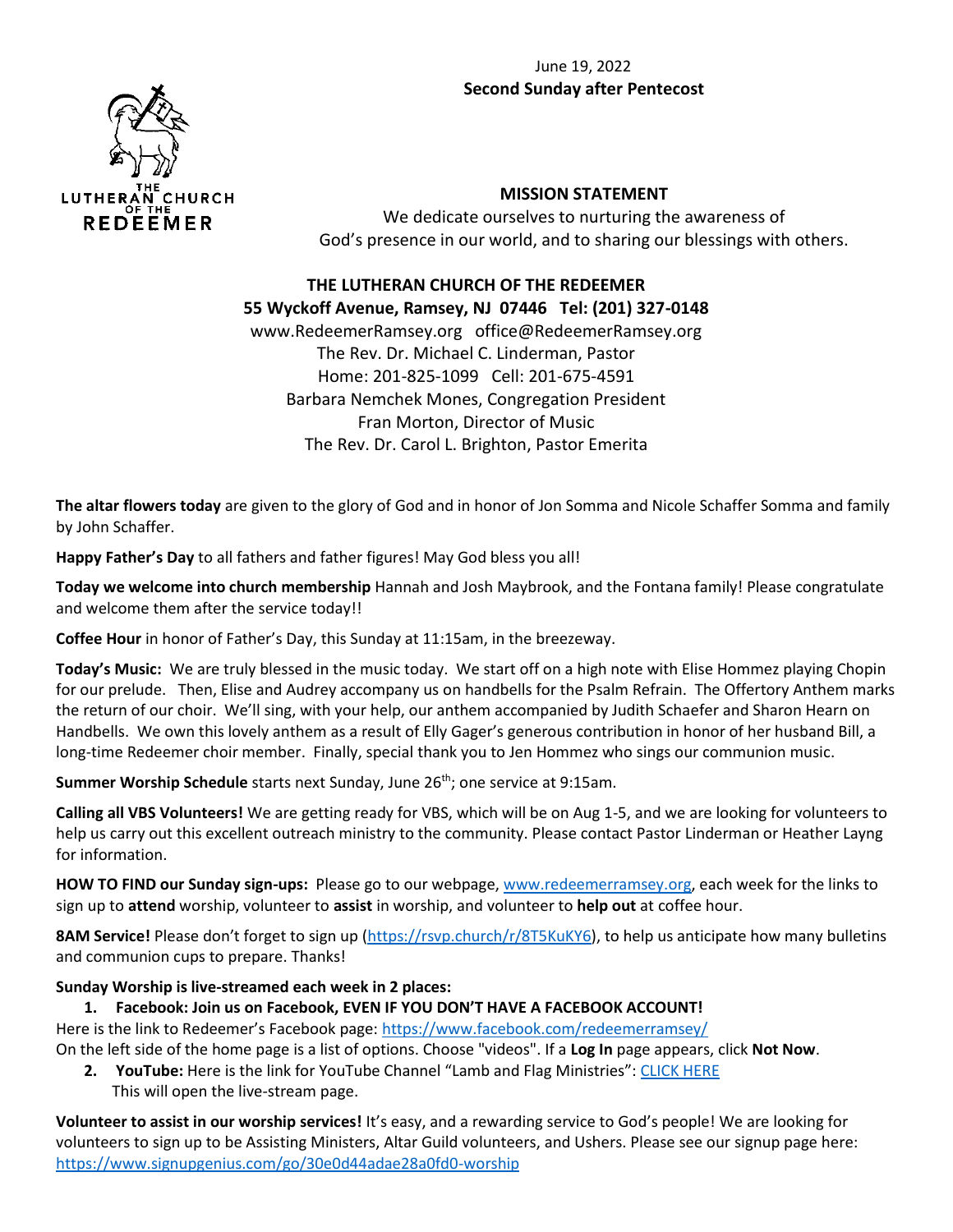**Your OFFERING** can be given online using our website and a credit card or a bank account.

<https://www.redeemerramsey.org/give-now.html>

Automatic weekly or monthly offering from a bank account or credit card can be set up by using the "Give Now" function on our website and choosing the "Recurring Giving" checkbox. Or mail your check to the church office as well.